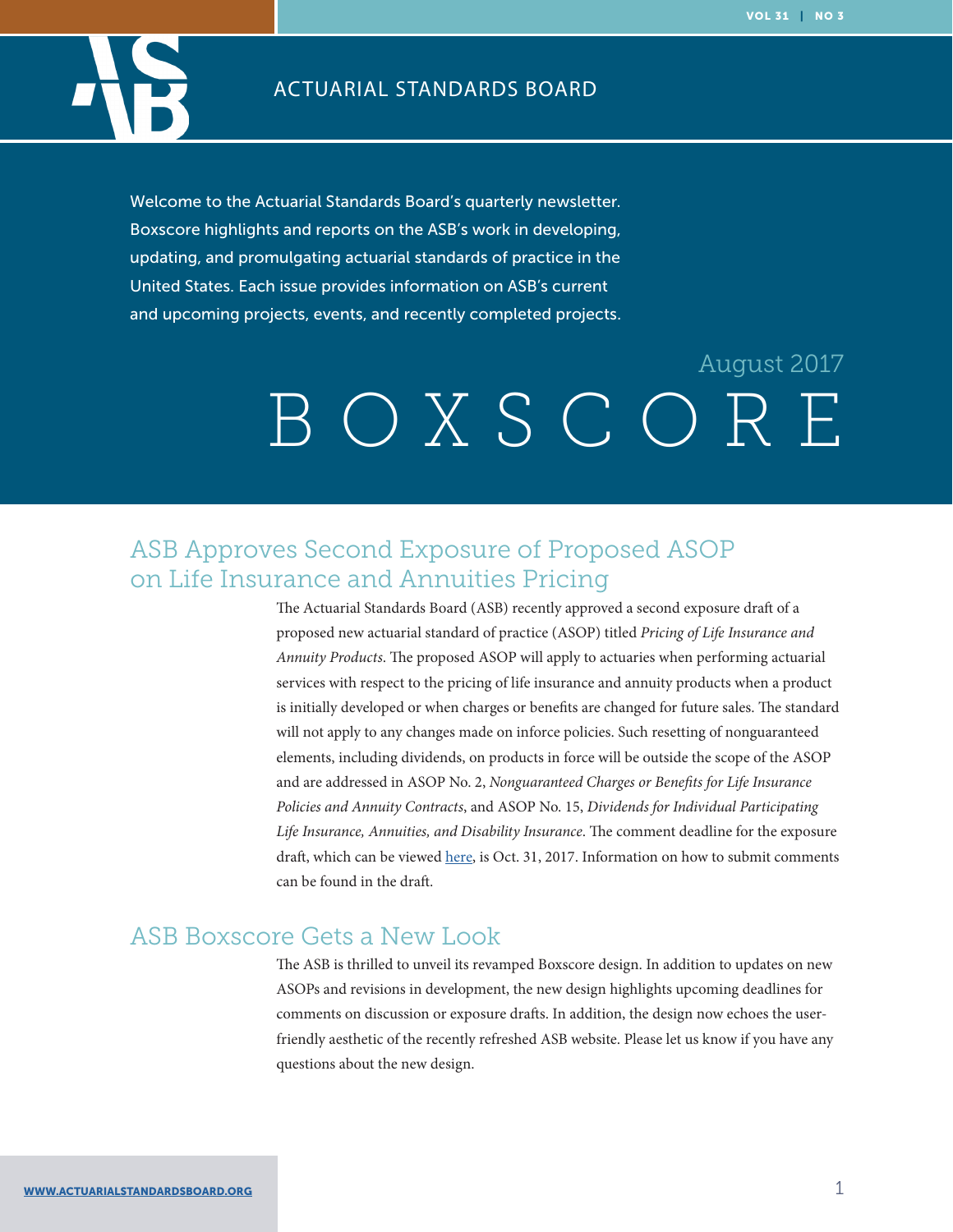

# Looking Ahead

The ASB tentatively plans to review the following drafts during its September 2017 meeting:

- a new ASOP titled *Assessment and Disclosure of Risk Associated with Measuring Pension Obligations and Determining Pension Plan Contributions* (proposed final draft from the Pension Committee);
- a new ASOP titled *Principle-Based Reserves for Life Products* (proposed final draft from the Life Committee);
- a new ASOP titled *Capital Adequacy Assessment for Insurers* (proposed second exposure draft from the ERM Committee).

# Upcoming Deadlines

The ASB welcomes comments on exposure drafts of proposed ASOPs. Here are the current exposure drafts and comment deadlines; instructions for submitting comments can be found in the drafts.

#### DRAFT

Proposed revision of ASOP No. 42, *[Health and](http://www.actuarialstandardsboard.org/asops/determining-health-disability-liabilities-liabilities-incurred-claims-2/)  [Disability Actuarial Assets and Liabilities Other](http://www.actuarialstandardsboard.org/asops/determining-health-disability-liabilities-liabilities-incurred-claims-2/)  [Than Liabilities for Incurred Claims](http://www.actuarialstandardsboard.org/asops/determining-health-disability-liabilities-liabilities-incurred-claims-2/)* (currently titled *Determining Health and Disability Liabilities Other Than Liabilities for Incurred Claims*) Sept. 30, 2017

Second exposure draft of *[Pricing of Life Insurance](http://www.actuarialstandardsboard.org/asops/pricing-life-insurance-annuity-products-2/)  [and Annuity Products](http://www.actuarialstandardsboard.org/asops/pricing-life-insurance-annuity-products-2/)*

Oct. 31, 2017

Meetings

SEPTEMBER 20–21, 2017 DECEMBER 5–7, 2017

All ASB meetings are open to the public, and interested parties may attend. The ASB office should be notified of intent to attend meetings. Unless otherwise noted, meetings take place at the American Academy of Actuaries' office in Washington, D.C.

The Actuarial Standards Board (ASB) sets standards for appropriate actuarial practice in the United States through the development and promulgation of actuarial standards of practice (ASOPs). These ASOPs describe the procedures an actuary should follow when performing actuarial services and identify what the actuary should disclose when communicating the results of those services.

Erica Kennedy ASB Program Manager kennedy@actuary.org

Virginia Hulme ASB Standards Editor hulme@actuary.org

Actuarial Standards Board 1850 M Street NW, Suite 300 Washington, D.C. 20036 Phone: 202-223-8196 Fax: 202-223-1248 [actuarialstandardsboard.org](http://actuarialstandardsboard.org)